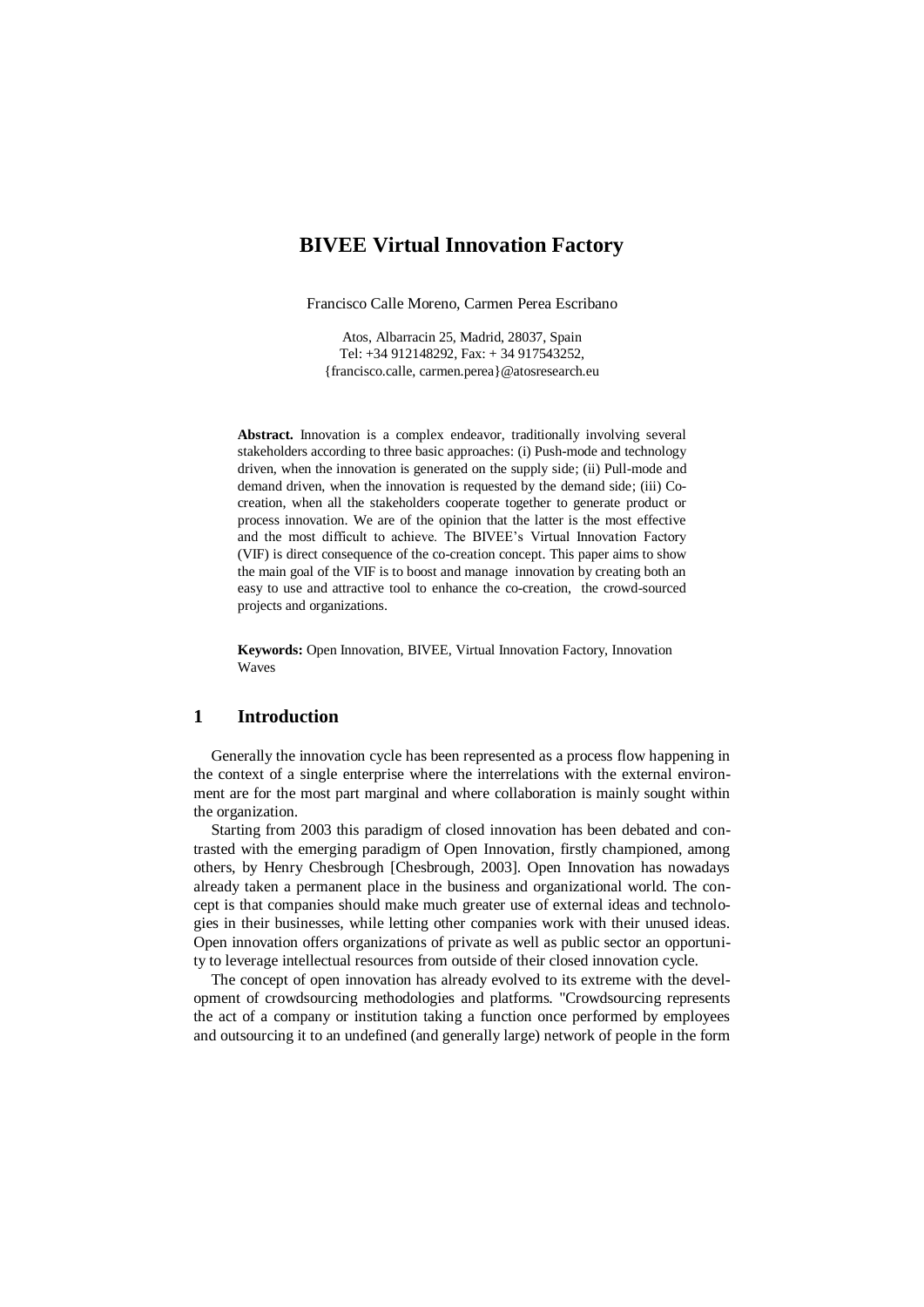of an open call. This can take the form of peer-production (when the job is performed collaboratively), but is also often undertaken by sole individuals" [Howe 2006].

### **2 Objectives**

The ultimate goal of the BIVEE project is to transform existing production processes and organizations into new ones.

BIVEE's VIF focus on innovative co-creation that requires from different players with different cultures, skills, and needs and, often, conflicting objectives – who share cooperation space spanning across the whole product lifecycle, that is, from R&D, to production.

## **3 Methodology**

The ideas management in the VIF is supported through collaborative and social network tools. The design is based on both innovation management methodologies inherited, for instance, from the DISRUPT-IT project and from the more recent open innovation theories and methodologies. Together with ideas coming from people in the production line and the outer business space, the environment will collect current and historical process maps from the process warehouse as a source of internal information and will exploit OLAP tools. A further service is the capture of activities performed in the VIF, so that they can be organized in an innovation process repository with respect to the activity timestamp, actors performing the activity, the kind of activity, tools used, objects manipulated, results achieved, etc.

The innovation cycle moves through phases that in the BIVEE project are called 'Innovation *Waves' (IW)*. The I*W* concept implies that the phase does not have a clear ending point and may last in time during the life of other I*Ws*. With this approach, the innovation cycle is provided with a more flexible lifecycle allowing it to go back and forth.

The first IW in the innovation cycle is the idea generation (Creativity wave). Ideas can arise from observation of current/future problems. Once the opportunity has been recognized, it needs to be managed, evaluated, rated, possibly discarded and eventually recycled under a set of different circumstances and/or market conditions. In the evaluation phase (Feasibility wave), if there is alignment with the objectives of the organization, the idea moves to a new stage where it can be investigated and further developed. The development phase (Engineering wave) may involve further research into the opportunity or the patenting of the concept. Prototypes may well be designed, developed and tested at the final stage (Prototyping wave).

The innovation now moves out of the organization's control and into the hands of the users of the production space.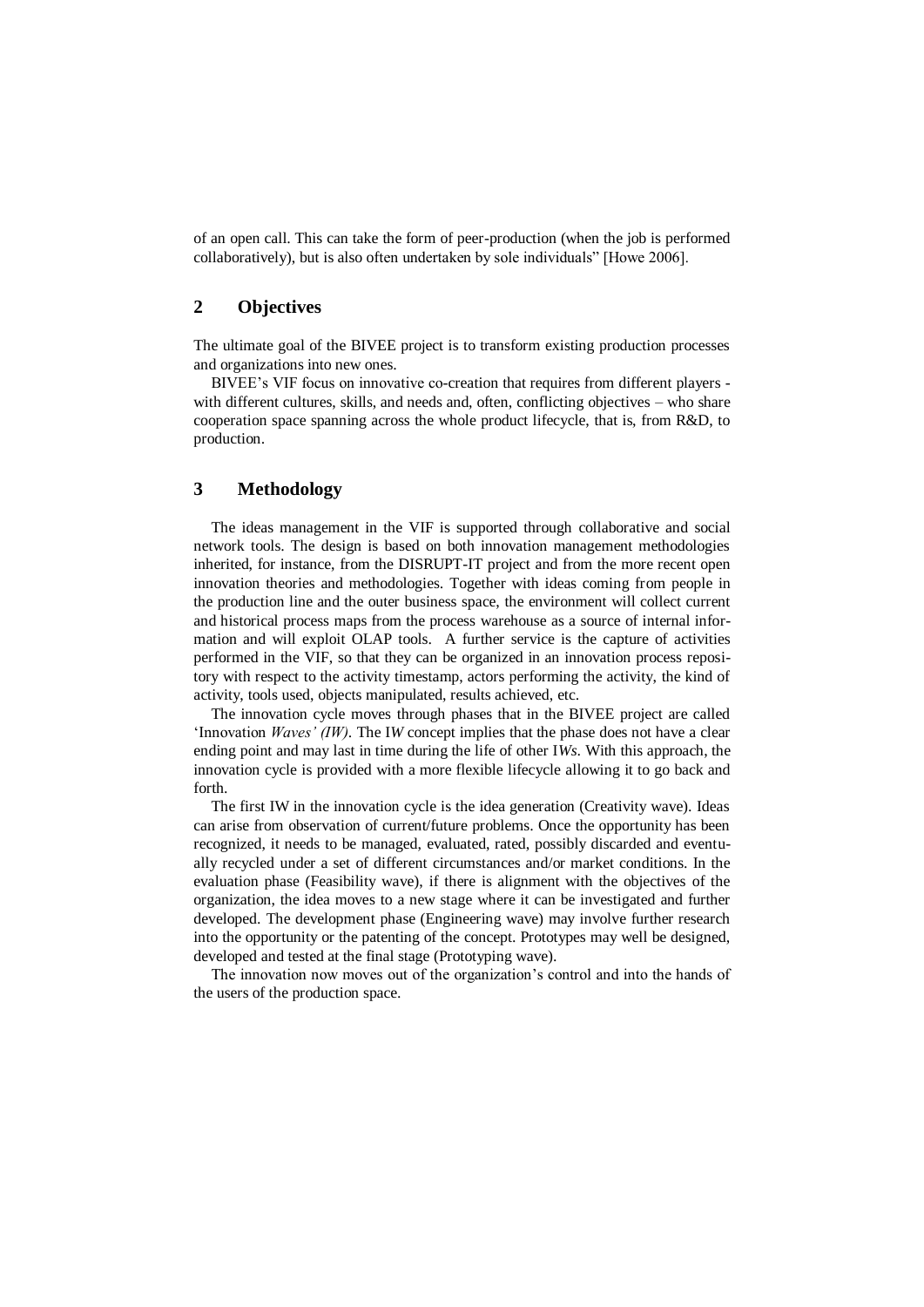

**Fig. 1.** Innovation Waves

There's another important concept that is key in the innovation cycle: the Observatory. The Innovation cycle from the Observatory standpoint is:

- Monitoring & Assessment. Here a careful and continuous observation of the production space evolution and the evolution of the external world guarantees that BIVEE Innovation Observatory timely triggers optimization and/or innovation processes.
- Innovating: conceiving the innovative solutions, starting from the opportunities / needs identified by the innovation Observatory. Here also a careful assessment of the innovation solutions is needed, e.g., by means of simulations, quantitative analytics, impact investigation, risk assessment, etc.
- Innovation implementation plan. After having decided the changes, these are introduced in the identified Production Map, i.e., on the production units, with their organization, processes, financial strategies, etc., or the production map as a whole.
- Innovation Rollout: the innovative Production Map becoming operational. This is a critical phase, performed by the Mission Control Room with the support of Virtual Innovation Factory.

Finally, the VIF will provide the users with another important concept/component: the Whiteboard. The motivator idea of this concept is the leverage the idea creation by providing the users with a tool that lets them enrich their idea with more visual concepts like sketches, sticky ideas, images, documents, etc. It also will allow to collaborate in real time.

## **4 Main Components**

The VIF is divided into a seamless set of components that once mixed all together becomes the VIF. Due to the chosen technology, the components of the VIF can be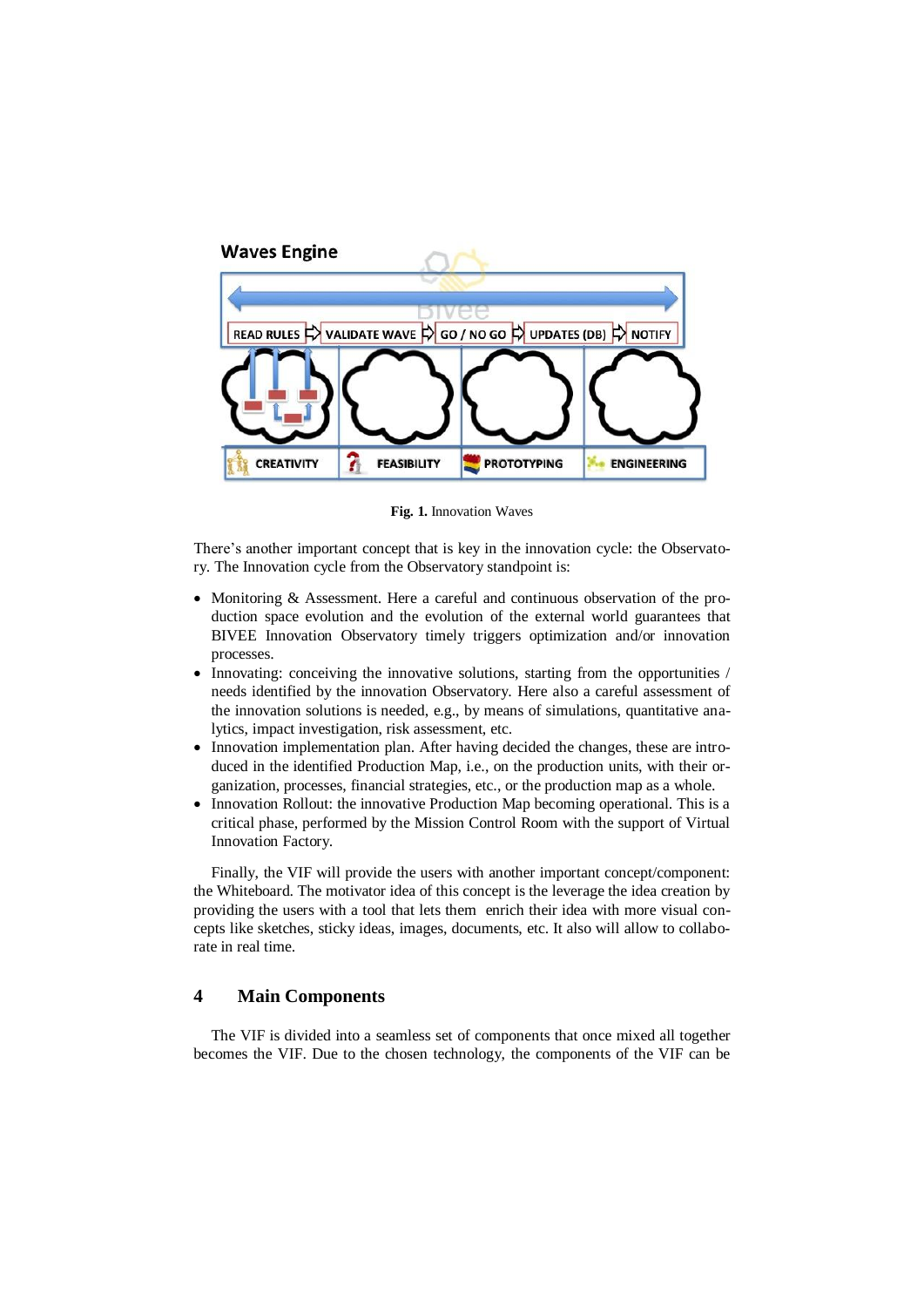detached and substituted by others compliant with the defined APIs. This provides the VIF with a natural capability of evolve in time. Next figure depicts the main components of the VIF, which are the Innovation Observatory and the Innovation Waves Engine.



**Fig. 2.** Main components of the VIF

The incomes to the VIF can come, either from the outer world –here comes into play the Innovation Observatory - either from the users of the Virtual Enterprise through the provided responsive web interface.

The communication with the Production Space is bidirectional since, once the Innovation Cycle comes to the end of its lifecycle, and it becomes into something real – a product, a protocol, etc. – the PS provides feedback to be taken into account if the Innovation Cycle needs to start over.

### **5 Technology Description**

The VIF is being developed following the RESTful paradigm. Why RESTful? The basic idea of using RESTful as a SOA architecture is to use the same concepts as web. WSDL-based solutions allow great flexibility but imply greater complexity. In RESTful architectures, the set of operations is reduced, standardized, with well-known semantics. Therefore, RESTful architectures expose a more simplified interface design reducing the learning curve and integration issues plus adds semantic meaning to HTTP protocol based on its verbs. This approach also helps on the design and building phase since the user interface can be designed as a set of building blocks.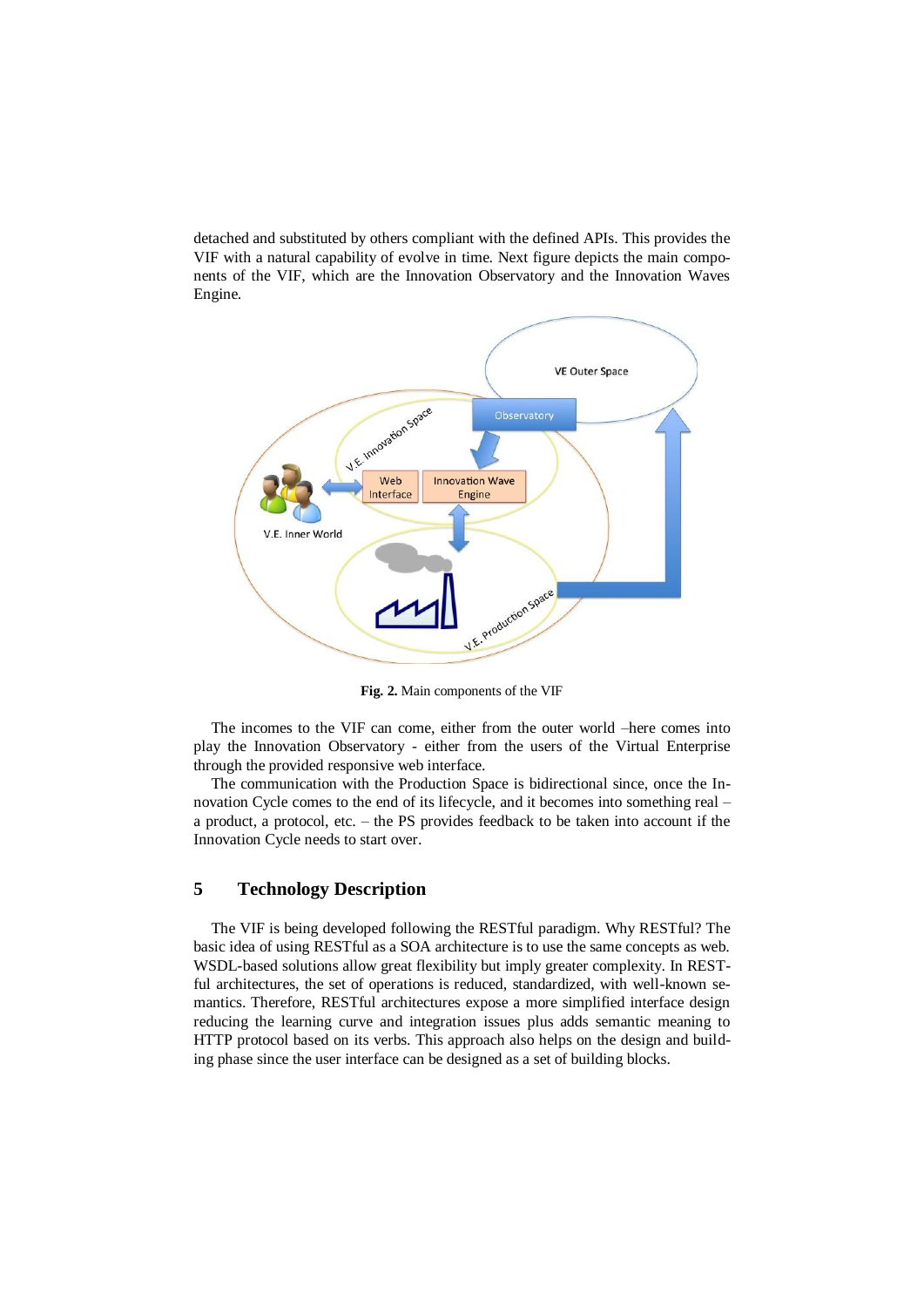

**Fig. 3.** VIF Technology

The VIF will be delivered in two flavours; the one that it is plugged to the BIVEE platform will be developed using Vaadin, which is a Java web application framework. It is designed for creating rich and interactive applications that run in the browser, without any plugins. A server-driven architecture together with reusable component model is used to simplify programming of applications and for better web application security. No HTML, XML or JavaScript is needed and all Java libraries and tools are at your disposal. The browser side rendering engine of Vaadin is implemented using GWT. At runtime there are no GWT dependencies in the server side, and the browser side is pure Javascript with no dependencies to Google. The javascript code shipping with Vaadin is precompiled, and no GWT compilation is required when using them. Vaadin also helps when there is a need to extend the app with browser side code, the extensions are needed to be written in pure Java against the GWT API, and to be compiled to Javascript using the GWT compiler. This is automated successfully with the Eclipse plugin or Maven support.

The second flavour in which the VIF will be delivered is a pure HTML5  $+$ Javascript +  $CSS3 + Ajax + JSON$ . No server side will be required for the rendering allowing the VIF to change the endpoints where to obtain the information.

#### **6 Business Benefits**

The central objective of BIVEE, Virtual Innovation Factory is to achieve the cooperation of all players, in all IWs of the innovation cycle.

The baseline of the Project business plan is to operate within an Open Software, Open paradigm approach, primarily intended to diffuse the BIVEE paradigm. In this